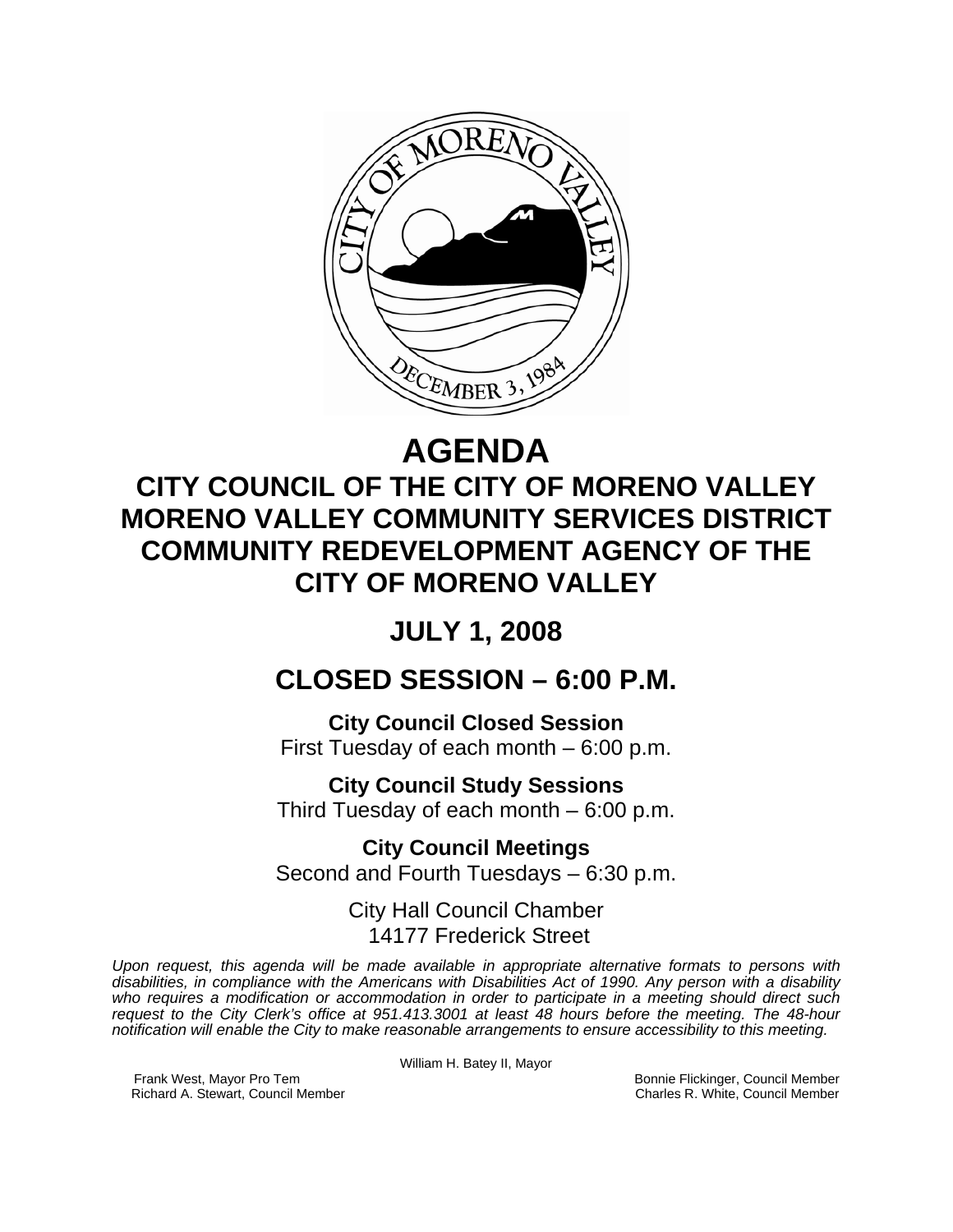#### **AGENDA MORENO VALLEY CITY COUNCIL MORENO VALLEY COMMUNITY SERVICES DISTRICT COMMUNITY REDEVELOPMENT AGENCY OF THE CITY OF MORENO VALLEY CLOSED SESSION – 6:00 P.M. JULY 1, 2008**

#### **CALL TO ORDER**

#### **ROLL CALL**

### **PUBLIC COMMENTS ON MATTERS UNDER THE JURISDICTION OF THE CITY COUNCIL**

There is a three-minute time limit per person. Please complete and submit a BLUE speaker slip to the City Clerk. All remarks and questions shall be addressed to the presiding officer or to the City Council and not to any individual Council member, staff member or other person.

#### **CLOSED SESSION**

A Closed Session of the City Council of the City of Moreno Valley will be held in the City Manager's Conference Room, Second Floor, City Hall. The City Council will meet in Closed Session to confer with its legal counsel regarding the following matter(s) and any additional matter(s) publicly and orally announced by the City Attorney in the Council Chamber at the time of convening the Closed Session. The Closed Session will be held pursuant to Government Code:

1) SECTION 54956.9(a) – CONFERENCE WITH LEGAL COUNSEL – EXISTING **LITIGATION** 

| a)           | Case:<br>Court:<br>Case No.: | Rados v. City of Moreno Valley<br><b>Riverside Superior Court</b><br><b>RIC 425323</b>            |
|--------------|------------------------------|---------------------------------------------------------------------------------------------------|
| b)           | Case:<br>Court:<br>Case No.: | Mireles & Beeler v. City of Moreno Valley<br><b>Riverside Superior Court</b><br><b>RIC 433878</b> |
| $\mathsf{C}$ | Case:<br>Court:<br>Case No.: | Thompson, Ann Marie v. City of Moreno Valley<br><b>Riverside Superior Court,</b><br>RIC 456261    |
| $\mathsf{d}$ | Case:<br>Court:<br>Case No.: | Ray, Danetra v. City of Moreno Valley<br><b>Riverside Superior Court,</b><br><b>RIC 459427</b>    |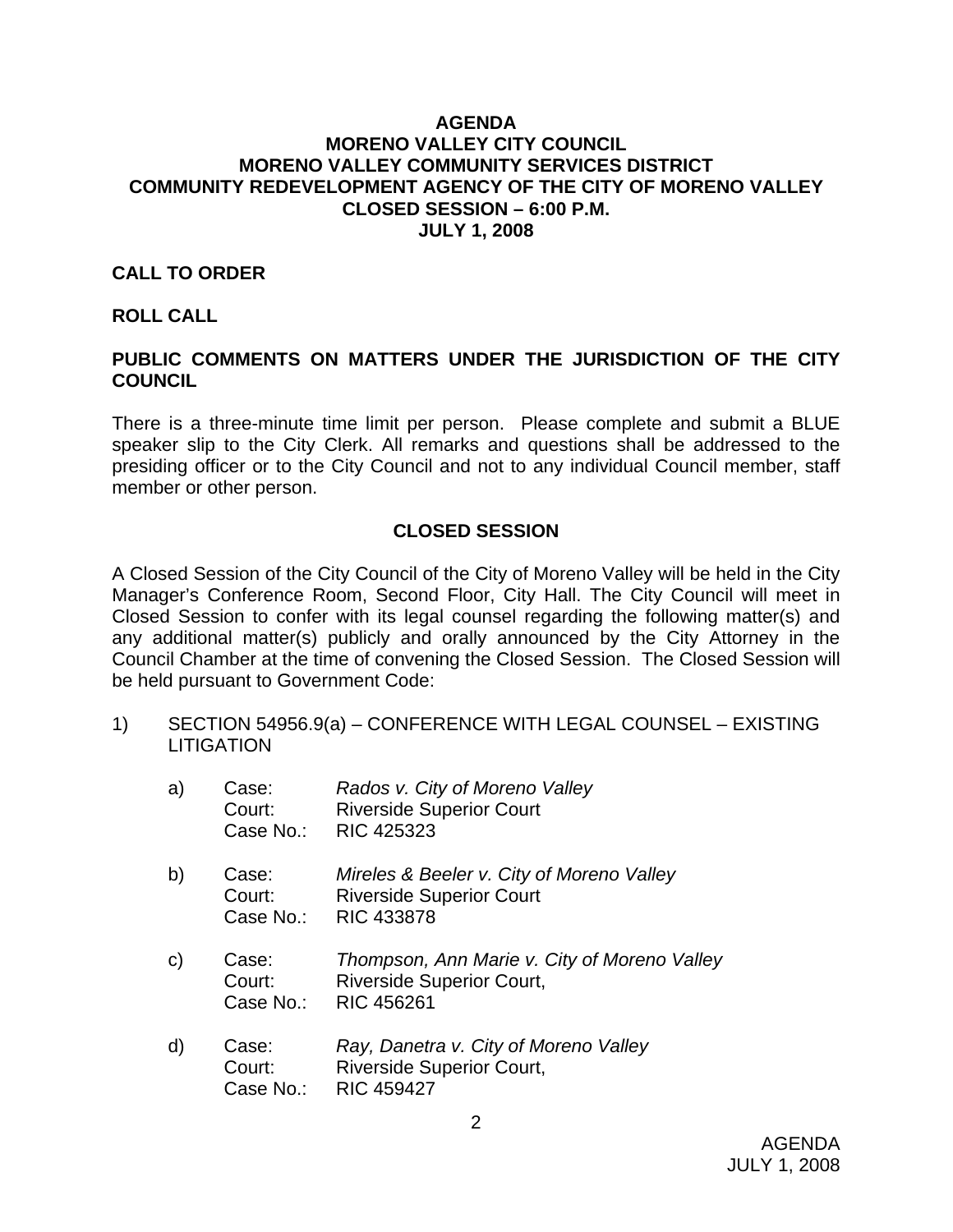e) Case: *ENCO Utility Services Moreno Valley, LLC v. City of Moreno Valley/City of Moreno Valley v. ENCO Utility Services Moreno Valley, LLC*  Court: Riverside Superior Court Case No.: RIC 478023 f) Case: *Monaco, Vincent v. City of Moreno Valley, et al.*  Court: Riverside Superior Court Case No.: RIC 428221 g) Case: *City of Moreno Valley, Community Redevelopment Agency of the City of Moreno Valley v. County of Riverside, et al.*  Court: San Diego Superior Court Case No.: 37-2007-00082461-CU-PT-CTL h) Case: *Teague & Perez v. City of Moreno Valley* Court: Riverside Superior Court Case No.: RIC 472690 i) Case: *Fitch, Justin v. City of Moreno Valley*  Court: Riverside Superior Court: Case No. RIC 414978 Court of Appeal of the State of California, Fourth Appellate District Two Case No.: E041090 j) Case: *Community Asset Management v. City of Moreno Valley* Court: Riverside Superior Court Case No.: RIC 465600 k) Case: *Webb, Earleen v. City of Moreno Valley, et al.* Court: Riverside Superior Court Case No.: RIC 490153 l) Case: *Tovey/Shultz Construction Inc. v. City of Moreno Valley, et al Court:* Riverside Superior Court  *Case No.*: RIC 500198 m) Case: *In re Empire Land, LLC, et al.* Court: United States Bankruptcy Court Central District of California Riverside Division Case No. 6:08-14592 MJ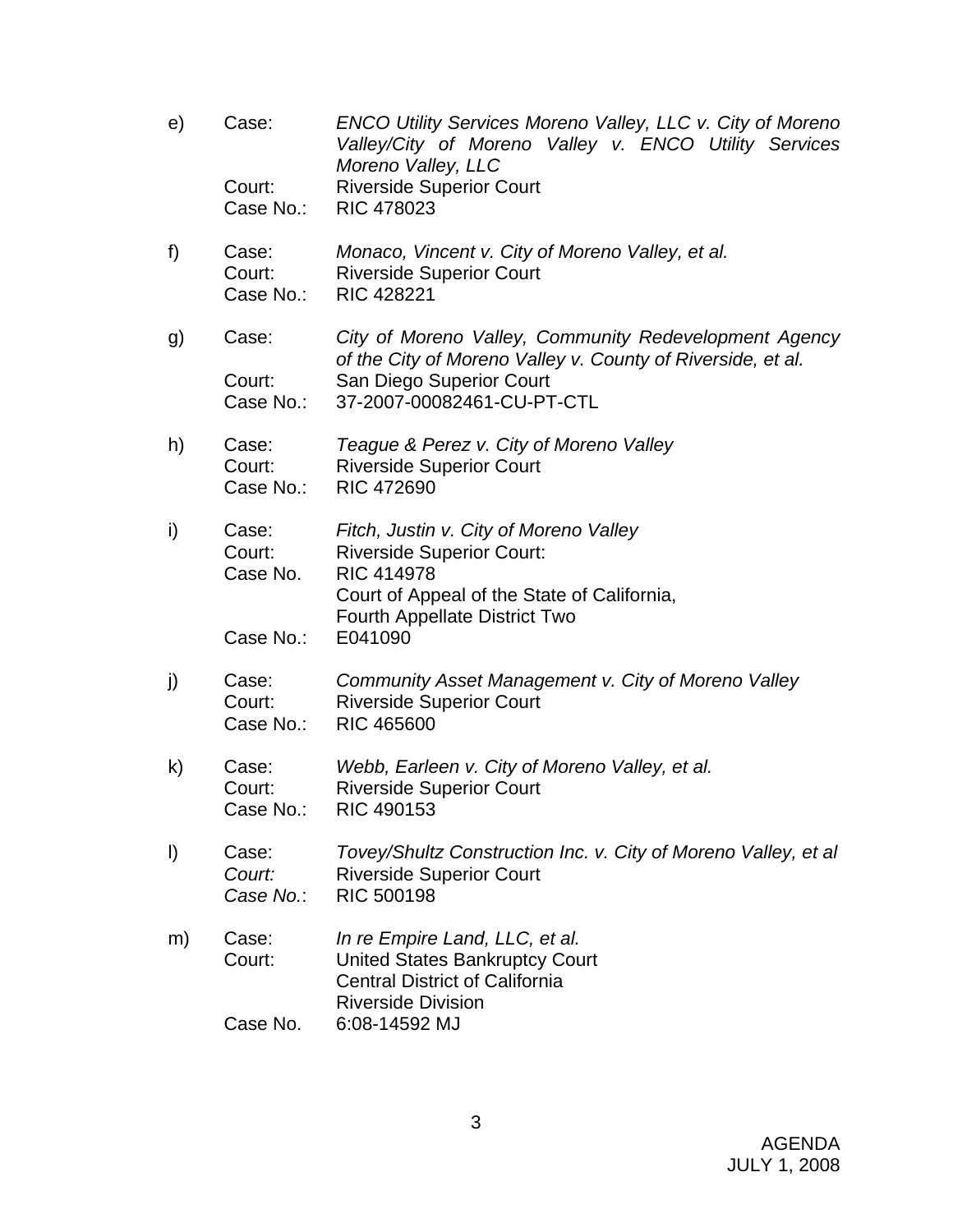- 2) SECTION 54956.9(b)(1) CONFERENCE WITH LEGAL COUNSEL SIGNIFICANT EXPOSURE TO LITIGATION Number of Cases: 2
- 3) SECTION 54956.9(c) CONFERENCE WITH LEGAL COUNSEL INITIATION OF LITIGATION Number of Cases: 2
- 4) SECTION 54956.8 CONFERENCE WITH REAL PROPERTY NEGOTIATOR
	- a) Day Street Improvement Project: City City's/Buyer's Negotiator: Chris Vogt Under Negotiation: Price and terms of payment

#### APN OWNER/OWNER'S NEGOTIATOR

| 263-230-005     | <b>Burden/Grant Becklund</b> |
|-----------------|------------------------------|
|                 |                              |
| 291-130-003     | Comorre                      |
| 263-230-010     | Davis/Keogh                  |
| 263-230-009     | Deutsche Bank                |
| 263-230-007     | Garcia                       |
| 291-130-004     | Nguyen                       |
| 291-150-004,005 | Rude                         |
| 291-191-004     | Odulfalu                     |
| 263-230-011     | Patterson                    |
| 263-230-012     | Teague/Michael Collins, Esq. |
| 263-200-022,023 | <b>SSS Group</b>             |
| 291-130-002     | Ybarra                       |
|                 |                              |

- b) Lasselle Street Widening Project: City City's/Buyer's Negotiator: Chris Vogt Under Negotiation: Price and terms of payment APN: 484-030-016 Owner: Sheng, et al Owner's Negotiator: Arnold Graham, Esq
- c) Perris Boulevard Widening Project: City City's/Buyer's Negotiator: Chris Vogt Under Negotiation: Price and terms of payment APN: 475-300-024 Owner: Farid